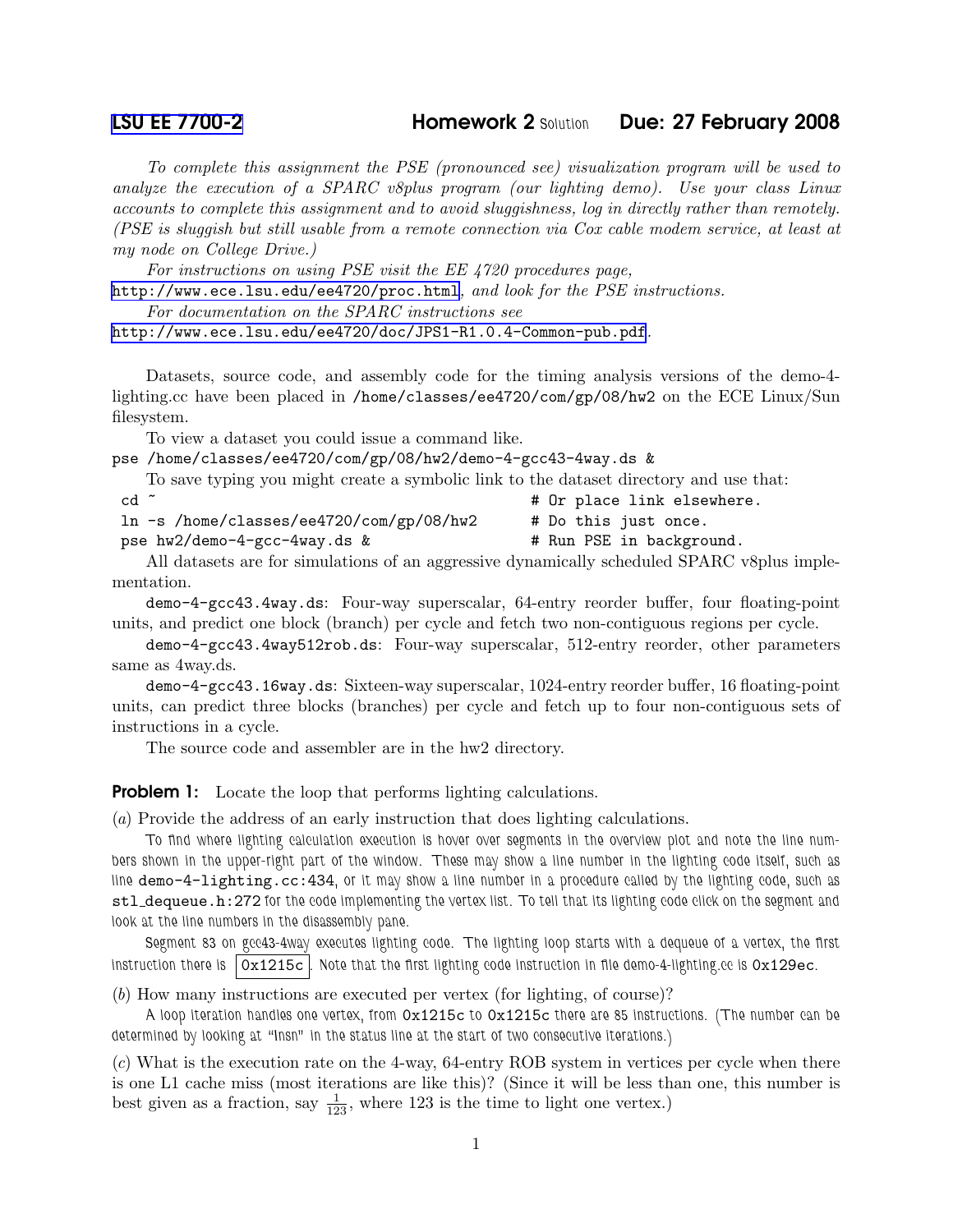Use decode of instruction  $0x1215c$  as the reference:  $400,551-400,486=65$  cycles. Rate is then  $\frac{1}{65}$  vertices per cycle.

(d) Estimate the minimum reorder buffer size needed to sustain a 4 IPC execution rate on a 4-way system when there is one cache miss. (To help answer the question look at the 512-entry ROB dataset.)

Notice that the 512 entry ROB system (demo-4-gcc43-4way-512rob.ds) executes at the maximum rate, so use that one for analysis. First, find the earliest lighting instruction  $0x1215c$  and then find the latest *completing* instruction; it is the fmuls at 0x12aec and it completes  $551 - 478 = 73$  cycles after being fetched. In that time  $73 \times 4 = 292$ instructions could be fetched and so the ROB must be at least that large enough to avoid a ROB-full stall.

(e) Most (if not all) iterations suffer an L1 cache miss. Would prefetch help?

The 512-entry ROB system suffers no stalls, so it could not be sped up by prefetch. In fact, inserting prefetch instructions would slow down the 512-entry ROB system since there would be more instructions to fetch per vertex. However, the 64-entry ROB system suffers many cycles of stall per iteration, in part due to cache miss latency, and so prefetch instructions would help.

(f) Show why prefetch is easy for this loop (though not necessarily helpful). In your answer show the instructions that are currently present and how a prefetch instruction could be inserted.

To prefetch one needs to identify addresses that will be needed several iterations ahead and insert prefetch instructions using those addresses. The load at 0x1214c misses the cache (see below). This load gets its address from the load at 0x12148, the load at 0x12148 uses an addresses that's just incremented by 4 every cycle (see the instruction at 0x1215c).

So to prefetch one might try the inserted instructions below, which prefetches the value needed 10 iterations ahead. For L1 misses just one iteration ahead would suffice.

```
.LLM1140 render_light+2135 demo-4-lighting.cc:474
.LLM932 render_light+1520 stl_deque.h:145
0001215c add %g3, 4, %g3 <---- Address data
00012160 cmp %o5, %g3
00012164 bpe,a,pn %icc, +540i -> {0x129d4 .LLM1107 render_light+2062 stl_deque.h:234}
0001216c lduw [ %fp - 32 ], %l4 {[0x7ffffd10]} Dead by this insn at +85
00012170 lduw [ %fp - 20 ], %l1 {[0x7ffffd1c]}
00012174 cmp %l1, %g4
00012178 bpne,pt %icc, -16i -> {0x12138 .LLM924+4 render_light+1511 stl_deque.h:272}
0001217c mov 0, %g1 {0x0}
.LLM924+4 render_light+1511 stl_deque.h:272
00012138 movgu %icc, 1, %g1
0001213c cmp %g1, 0
00012140 bpe,a,pn %icc, +23i -> {0x1219c .LLM942 render_light+1536 coord.h:176}
00012148 lduw [ %g3 ], %g2 {[0x1b82cc]} <---- Address data
0001214c lduw [ %g2 + 28 ], %g1 {[0x1b875c]} <---- Misses
INSERTED: lduw [%g3 + 40 ], %g8 (Note: not really g8) <---- Inserted
INSERTED: prefetch \%g8 + 28 <---- Inserted
```
00012150 andcc %g1, %o4, %g0

**Problem 2:** Locate the inner loop of the rasterization loop nest in demo-4-lighting and find a place in execution where that inner loop executes for a large number of iterations. Note that the inner loop body sometimes does and sometimes does not update the frame buffer.

A large part of this loop body is spent preparing the color value to be written, starting with the red, green, and blue components expressed as floating point numbers. Suggest (or search for) new